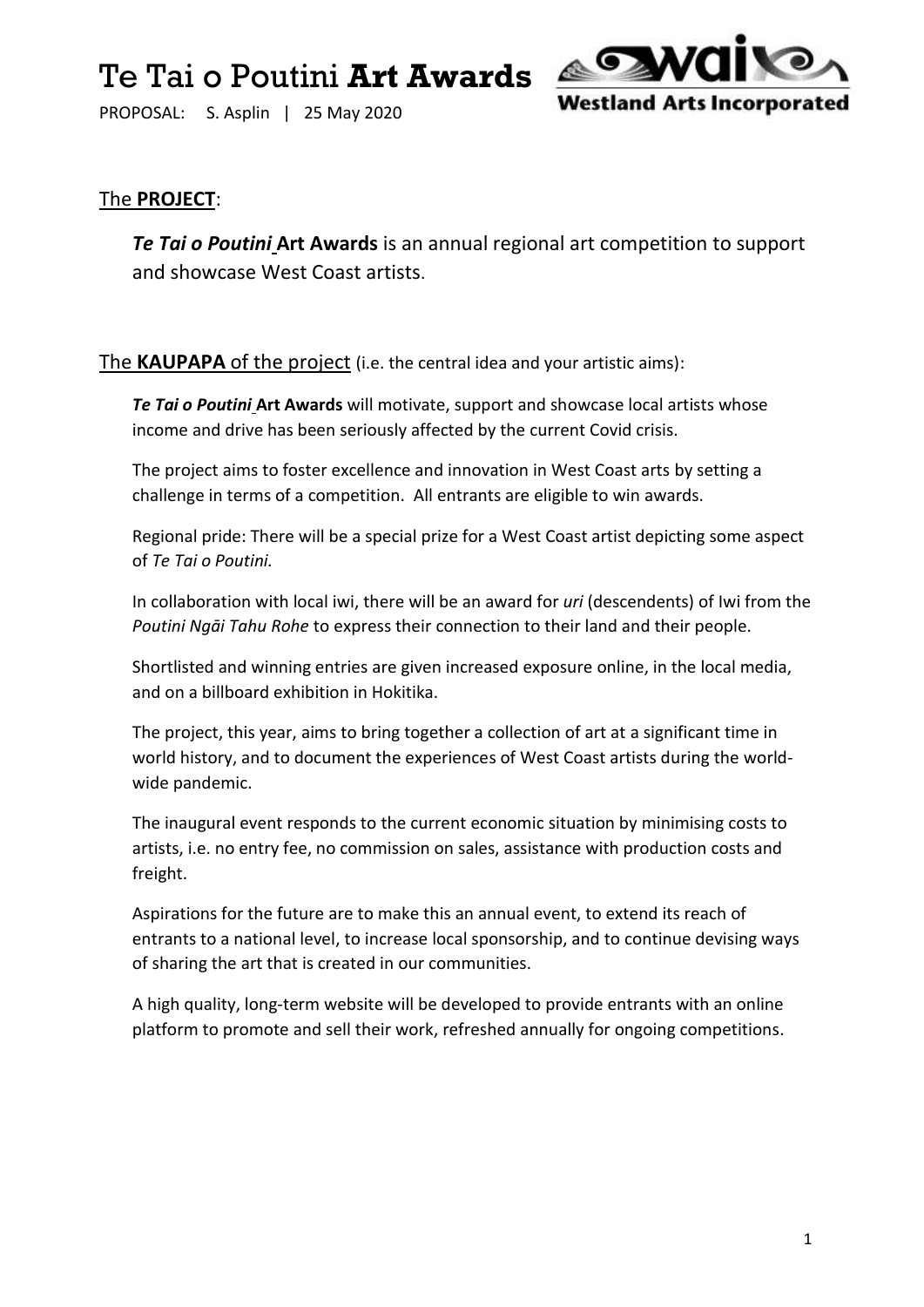

PROPOSAL: S. Asplin | 25 May 2020

### The **OUTCOMES** of the project in terms of **Arts Continuity**:

- To support West Coast artists by offering a FREE online platform to sell their work and profile themselves in the wake of the Covid crisis.
- To showcase, reward and celebrate art in our community.
- To bolster and revitalise community spirit with large images of shortlisted artwork on public display in the Hokitika CBD, and possibly touring to other West Coast centres.
- To offer incentive for artists to continue making their art during the hard times ahead.
- To establish a prestigious Regional Art competition that will benefit West Coast artists into the future.
- To document local artists experience during the Covid Crisis, a major event in world history.

### The **PROCESS**, in terms of Covid-19 restrictions:

- 1. West Coast artists submit photographic images of artworks. They must be contemporary original works.
- 2. Around 25 artworks are shortlisted as finalists. The unframed original artworks will be packed and sent to Hokitika for judging. All finalists receive \$250 towards expenses for materials and freight.
- 3. Cash prizes will be awarded to the top four entries, and category winners will be chosen.
- 4. An outdoor billboard exhibition featuring images of finalists artworks will take place in Hokitika, and possibly tour to other West Coast towns.
- 5. All entries received are displayed in an online gallery with artist bios and will be available for sale.

#### NOTES:

• For the inaugural year (at least), the competition is free to enter, and no commission for sales will be taken.

• This year, 2020, artworks will be entered during the Covid-19 crisis, and artworks may reflect this, but are not required to do so. As part of their bio, entrants will be asked to explain how they have been impacted as an artist during this time.

• A physical exhibition of the original shortlisted art works is not practical during the Covid fallout period. This year, 2020, an alternative style of exhibition will take place in the form of large photographic panels for an outdoor billboard display in Hokitika and elsewhere.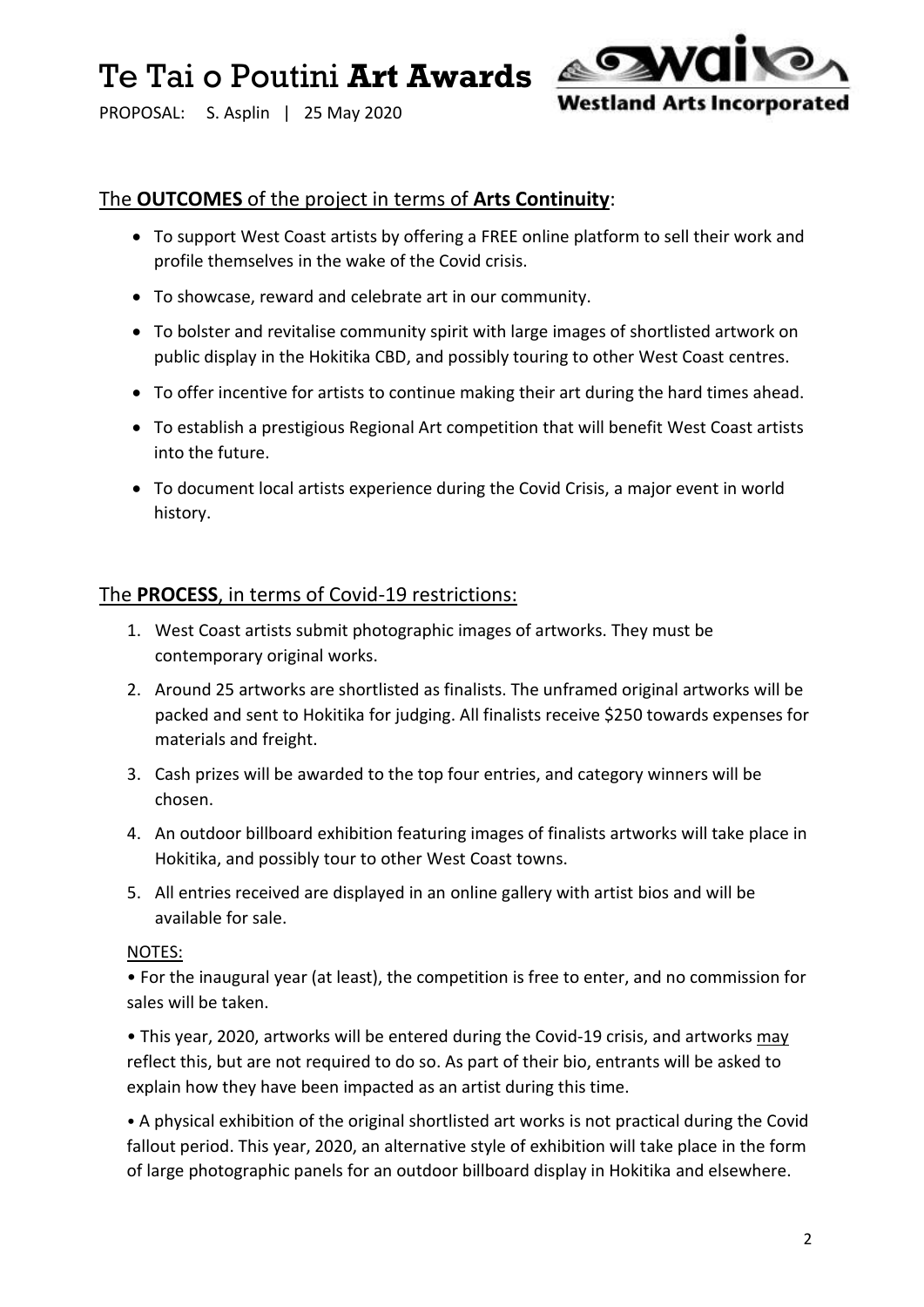

PROPOSAL: S. Asplin | 25 May 2020

• In future years, an exhibition of shortlisted artworks may take place in the newly refurbished Carnegie Gallery at the Hokitika Museum, after the current seismic upgrade project is complete. Another idea is to project images of artworks on to buildings, creating a night-time picture show.

### The **PEOPLE** involved:

- Facilitated by **Westland Arts Inc**. (WAI). Supported by Hokitika Museum (Destination Westland, Westland District Council), *Poutini Ngai Tahu,* Blackadder Trust, West Coast newspapers
- Open to **West Coast artists**, specifically those who have roots or connections to the West Coast *Te Tai o Poutini* - from Karamea to Haast. Special awards will be made for art depicting the region; and for entrants from *Poutini Ngai Tahu rohe.*
- Two (or three) **judges** will be appointed who have experience, knowledge, and involvement in the arts in Aotearoa.
- The project offers income and employment opportunities for a **competition coordinator**, a **Website designer**, a **professional photographer**, and a **sign writing firm**.
- It will benefit the **local community** and **website visitors** as a means of pride, joy, inspiration and entertainment during challenging times.
- It will put **buyers** in touch with artists.

### **HOW** the project will operate:

- 1. Successfully apply for funding from Creative NZ Arts Continuity package for grants of up to \$50k, for projects that will be completed by 20 September 2020. Apply to other funding sources to assist.
- 2. WAI to set up awards committee to work on the project with co-ordinator.
- 3. Contract a co-ordinator to organise and promote the competition, including adverting, development of an entry form, work with website designers, appoint judges, plan outdoor exhibition.
- 4. Artists send in photographic images of up to three original artworks with details including artist bio, a written response to the impact of the Covid crisis, and selling price for their work. Artists will agree to allow for use of images of their work within the framework of the competition, but will retain overall copyright for their work.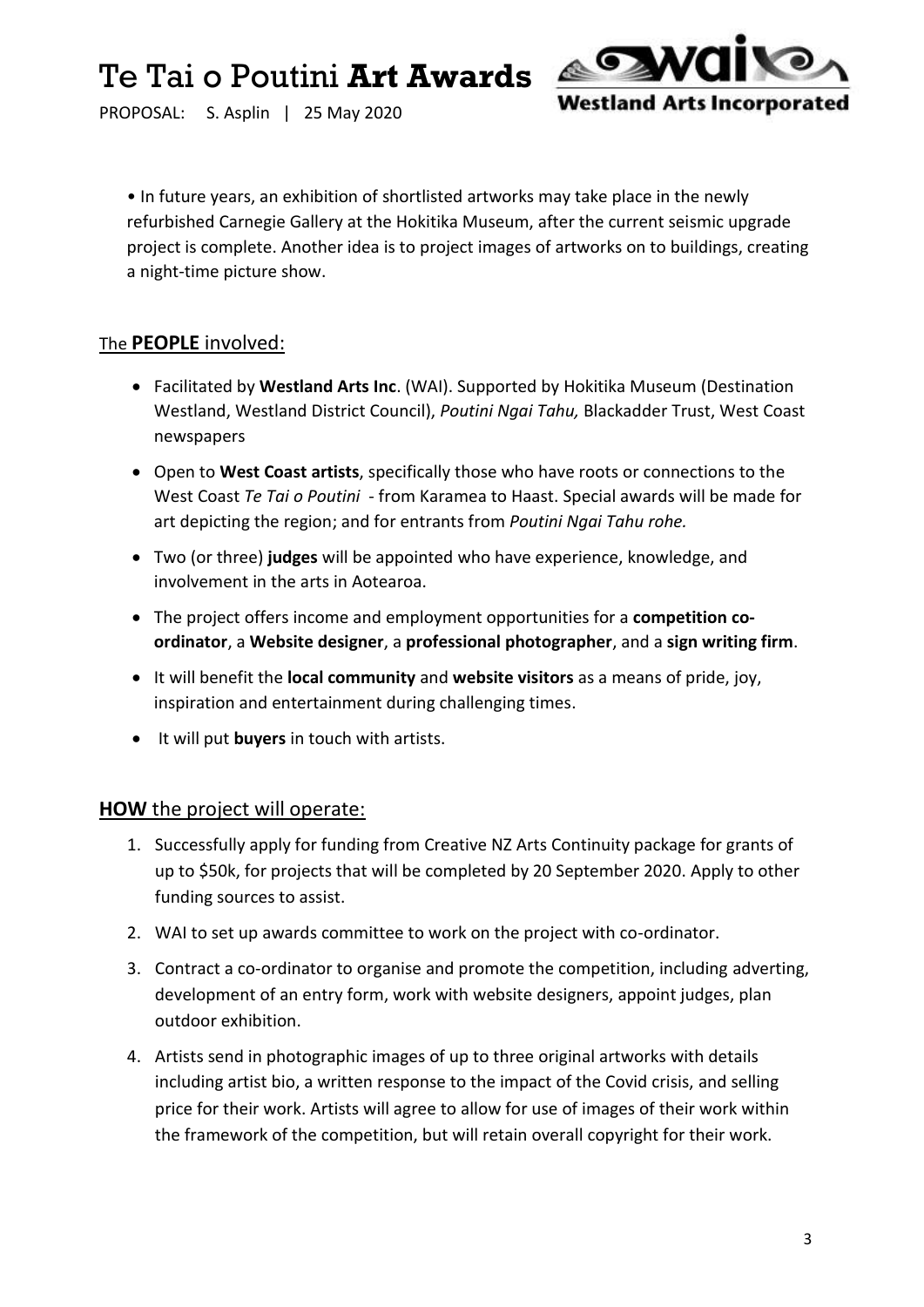

PROPOSAL: S. Asplin | 25 May 2020

- 5. Approximately 25 finalists (maximum of two per artist) are selected over five categories, including painting, sculpture, works on paper, fibre art, photography (see category definitions below).
- 6. Finalists all receive \$250 payment. Their original unframed works will be sent to Hokitika to be professionally photographed and judged. The images will be used for outdoor billboard displays, and will feature on the art awards website, in local newspapers and other media.
- 7. Online Gallery opens for sales. Buyers contact artists directly and there is no commission on sales for the first year.
- 8. Judges announce winning artworks. The four (or five) top awards will receive prize money. All winners and category winners will be given special promotion on the website and billboards.

### Project **TIMELINE**:

Pre –publicity from the date of securing the grant (hopefully Mid June) 10 July (or sooner): Website live, entries open. Judging panel announced. 31 August: Entries close. Selection process underway. 5 September: Finalists notified and arrangements made to receive their work. 15 September: Finalists work photographed. Judging takes place. 19 September: Online Gallery goes live and sales open. 20 September: Winners announced, promoted on website, in newspaper, and local media. Billboards of the winning artworks are installed in Hokitika CBD. 20 September 20220 – 10 July 2021: Artist profiles and online exhibition continues until entries open for next annual competition.

### **WHERE** the project takes place:

A co-ordinator will be contracted to work with the WAI Committee, based in HOKITIKA (at Hokitika Museum office).

Entries will be accepted from artists connecting to the WEST COAST Te Tai o Poutini. Artworks will be displayed in a virtual gallery ONLINE.

Public spaces/ available walls will be found (in HOKITIKA) for display of images of finalists artworks.

Other WEST COAST TOWNS will be approached to host the billboard images as a touring outdoor exhibition.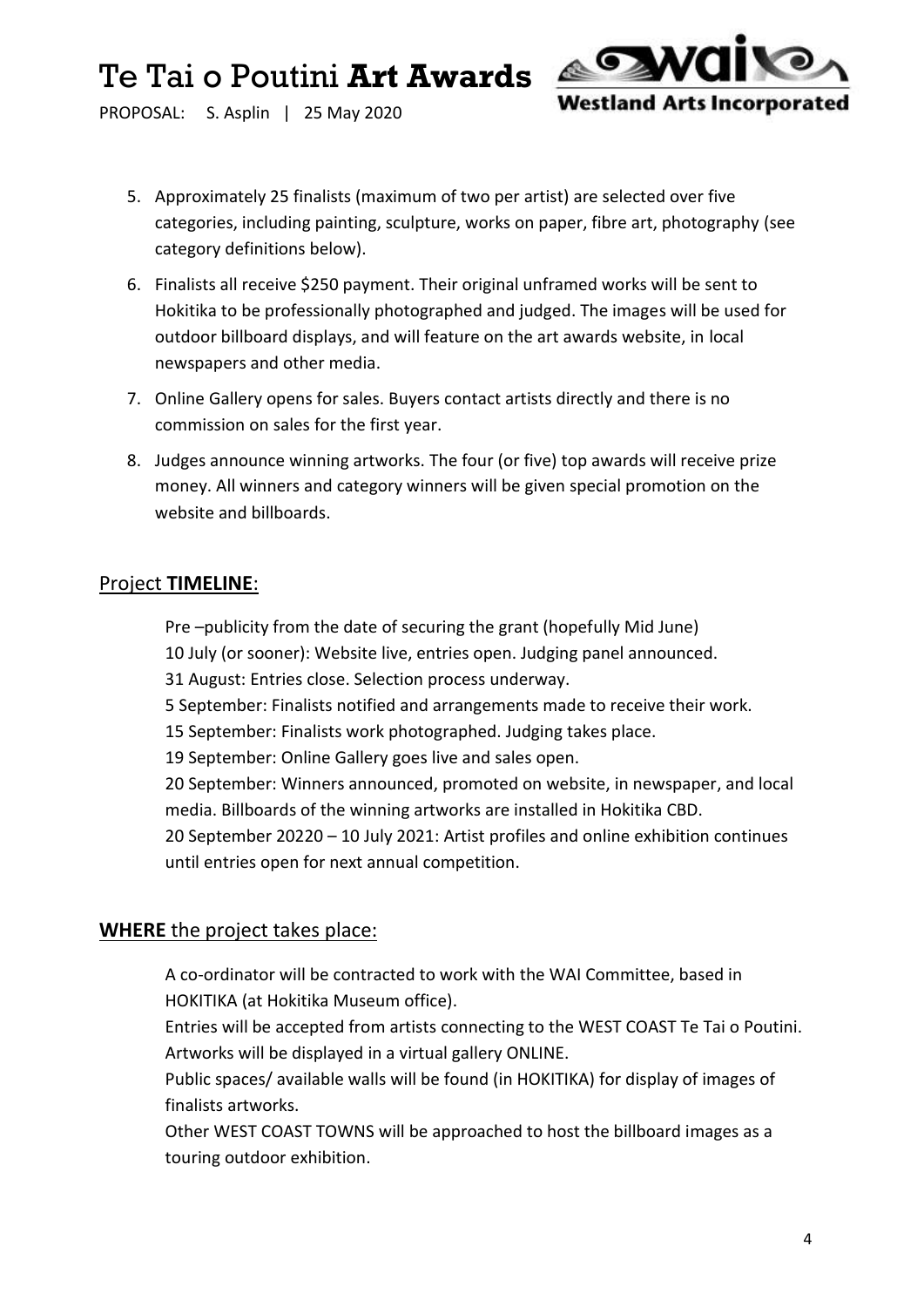PROPOSAL: S. Asplin | 25 May 2020



### Project **BUDGET**:

|                                                           | Co-ordinator                      |  |         |     | $$6,250$ (250 hours @ \$25/hour)                                                                                                                                                                                                                                                                                                             |
|-----------------------------------------------------------|-----------------------------------|--|---------|-----|----------------------------------------------------------------------------------------------------------------------------------------------------------------------------------------------------------------------------------------------------------------------------------------------------------------------------------------------|
|                                                           | Website design                    |  |         |     | \$5,500 (Coded: Hokitika web experts, see quote)                                                                                                                                                                                                                                                                                             |
|                                                           | Judges                            |  |         |     | \$2,500 (daily stipend, expenses for judges from out of Hokitika)                                                                                                                                                                                                                                                                            |
|                                                           | Advertising                       |  |         | \$. | 3,000 (newspaper ads; flyers, posters)                                                                                                                                                                                                                                                                                                       |
|                                                           | Finalists expenses                |  |         |     | \$ 6,250 (25 finalists at \$250 each to cover production costs)                                                                                                                                                                                                                                                                              |
|                                                           | Freight                           |  |         |     | \$ 2,000 (courier costs to pick up and return work to artists)                                                                                                                                                                                                                                                                               |
|                                                           | Photographer<br><b>Billboards</b> |  |         |     | \$ 3,000 (professional capture of finalists work, graphic design)                                                                                                                                                                                                                                                                            |
|                                                           |                                   |  |         |     | \$9,393 (design and production of billboards -Signlink Graphics)                                                                                                                                                                                                                                                                             |
| Contingencies                                             |                                   |  |         |     | \$2,237 (to allow for unexpected expenses)                                                                                                                                                                                                                                                                                                   |
| TOTAL \$40,131 (amount applied to CNZ)<br><b>REVENUE:</b> |                                   |  |         |     |                                                                                                                                                                                                                                                                                                                                              |
| Prize money                                               |                                   |  | \$2,000 |     | Applied to Blackadder Trust for prize money                                                                                                                                                                                                                                                                                                  |
|                                                           |                                   |  |         |     | (Winner: \$1000, 2 x HC @ \$250, 2x special prizes @ \$250)                                                                                                                                                                                                                                                                                  |
| Prize Money                                               |                                   |  | \$750   |     | Sponsored by WAI (5x Category winners, 5x runners-up)                                                                                                                                                                                                                                                                                        |
| In kind support $$2100$                                   |                                   |  |         |     | Hokitika Museum can provide staff assistance with developing the<br>concept and co-ordinating the outdoor exhibition.<br>60 hours @ \$25/hour = \$1500.<br>Also the Museum can provide office space and facilities for the co-<br>ordinator (i.e. desk, phone, computer, internet access, photocopier)<br>i.e. 6 weeks @ \$100/week = \$600. |

**TOTAL COST of PROJECT:** \$44,981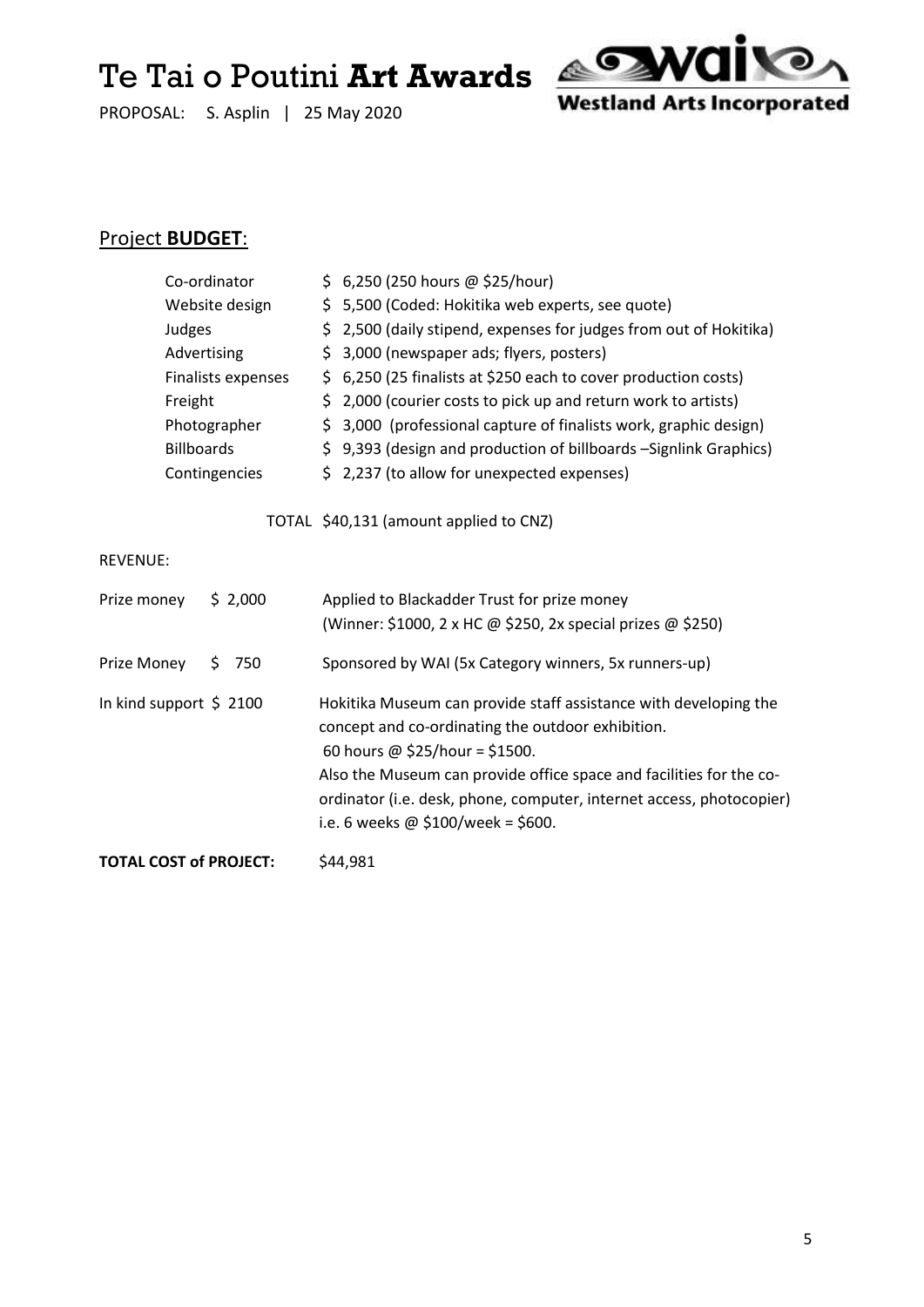PROPOSAL: S. Asplin | 25 May 2020



### Additional Material\_\_\_\_\_\_\_\_\_\_\_\_\_\_\_\_\_\_\_\_\_\_\_\_\_\_\_\_\_\_\_\_\_\_\_

**The CONCEPT:** The initial idea for West Coast Regional Art Awards was suggested by Graeme Straddling who was involved in setting up the *Tasman National Art Awards*, held annually at Mapua, Nelson. The criteria, categories and competition structure is modelled on the Tasman awards and the *Taranaki National Art Awards.* Current Covid restrictions mean that an exhibition is not possible, thus leading us to consider other options for display such as the online gallery, and the outdoor billboard display in Hokitika CBD and possibly other places.

### **GROUPS/PEOPLE INVOLVED:**

#### **Westland Arts Incorporated**

The Objectives of WAI:

- To develop, promote and co-ordinate arts activities and participation in the arts in order to encourage enjoyment of the arts in Westland;
- To develop and co-ordinate opportunities for arts education in Westland in order to foster appreciation and excellence;
- To develop, support and strengthen the arts sector in Westland as a viable economic activity.

WAI meets regularly, with a core committee of Kate Buckley and Sue Asplin (co-chairs) and Anne Daniel (treasurer). Current activities include Arts on Tour events, workshops, and creating an area in the library to showcase local artists. Past projects include the Take a Seat project, Artzfeva (beachfront arts festival), The 150<sup>th</sup> Art Project, the facilitation of many art workshops, input into a public art policy for Westland, advisory role for public landscape development, member's exhibitions, and involvement with Junk 2 Funk recycled art project.

The idea of setting up a regional art awards scheme was on the agenda and preliminary work was underway. The Art Awards offer an opportunity for WAI to meet some of their objectives to support local artists, particularly with difficult times ahead.

#### **Hokitika Museum**

The mission of Hokitika Museum is to provide an educational and community focus for the historical, cultural and natural evidence of the West Coast region with an emphasis on Westland District.

Museum staff have a wealth of experience in developing and mounting exhibitions and with the usual community gallery space currently unavailable due to seismic strengthening, they are resourceful in finding suitable options for display.

Hokitika Museum adheres to professional standards and is a member of Museums Aotearoa. It is governed by Westland District Council, and is managed by CCO, Destination Westland.